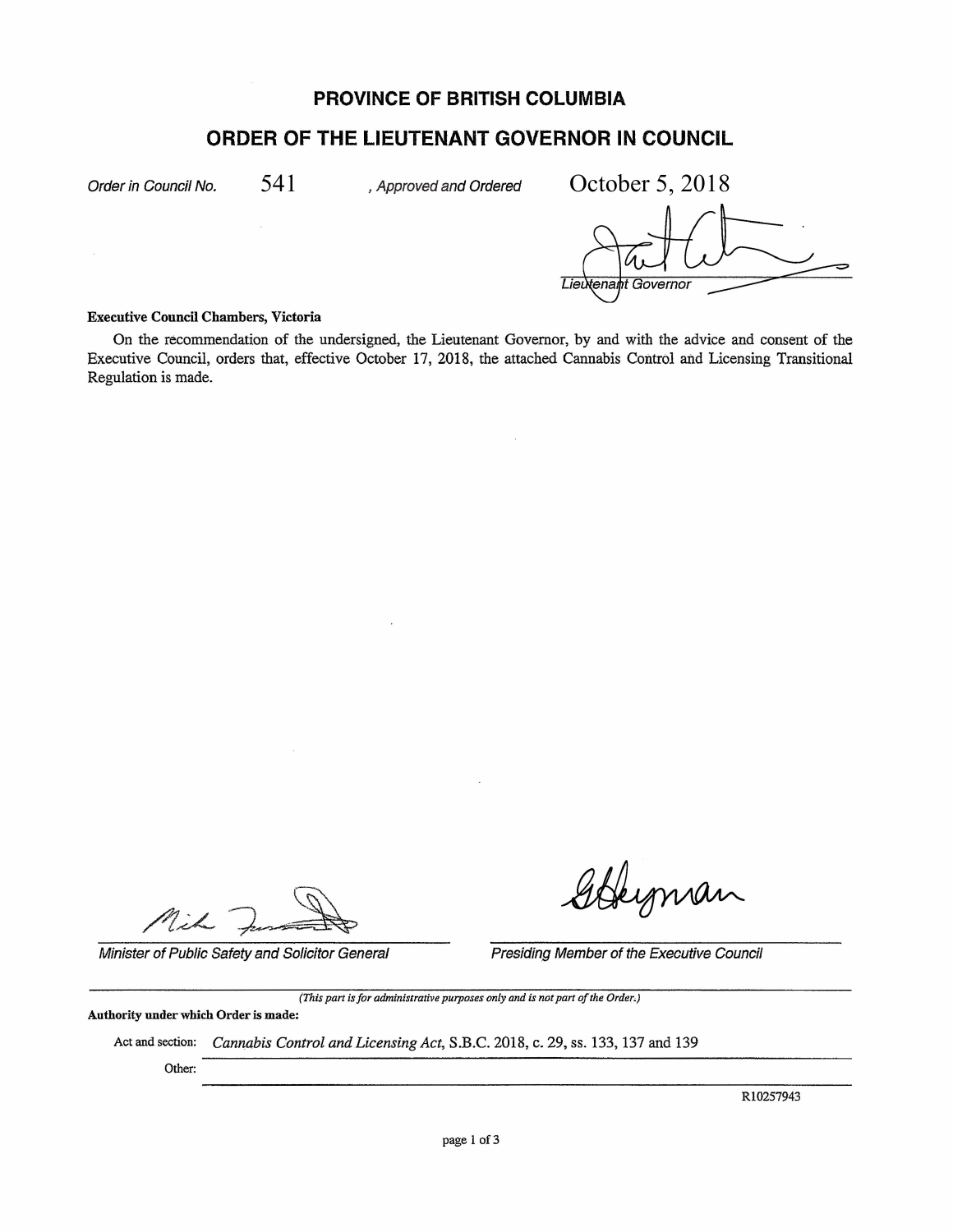# **CANNABIS CONTROL AND LICENSING TRANSITIONAL REGULATION**

#### **Definitions**

**1** In this regulation:

**"Act"** means the *Cannabis Control and Licensing Act;* 

- **"medical cannabis"** has the same meaning as in section 2 of the Cannabis Control Regulation;
- **"proof of authority to** possess **medical cannabis"** has the same meaning as in section 1 of the Cannabis Control Regulation.

#### **Interpretation of "under the Cannabis Act (Canada)''**

**2** In this regulation and in Divisions 1 and 2 of Part 5 of the Act and section 5 (3) (b) of the Cannabis Licensing Regulation, any reference to authority or permission under the *Cannabis Act* (Canada) to possess medical cannabis or to possess or grow cannabis plants that are medical cannabis includes any such authority or permission under the order of the Federal Court of Canada in *Allard v. Canada,* 2016 FC 237.

#### **Possession of cannabis - cumulative quantity**

- 3 (1) Despite section 52 of the Act, an adult who is carrying proof of authority to possess medical cannabis must not possess in a public place an amount of cannabis that is more than the sum of
	- (a) the maximum amount of medical cannabis that the adult is permitted to possess under the *Cannabis Act* (Canada), and
	- (b) 30 g of dried cannabis or an amount of cannabis that is equivalent, as determined in accordance with the regulations, to 30 g of dried cannabis.
	- (2) Subsection (1) does not apply to cannabis that is a cannabis plant.

#### **Possession of cannabis plants - cumulative quantity**

- **4** Despite section 53 (1) and (2) of the Act, an adult who is carrying proof of authority to possess medical cannabis must not possess in a public place a number of cannabis plants that is more than the sum of
	- (a) the maximum number of cannabis plants that are medical cannabis that the adult is permitted to possess under the *Cannabis Act* (Canada), and
	- (b) 4 cannabis plants.

#### **Personal growing - non-medical cannabis**

**5** In section 56 (c) of the Act, the reference to "4 cannabis plants" is to be read as a reference to "4 cannabis plants that are not medical cannabis".

#### **Personal growing - cumulative quantity for one resident**

**6** For the purposes of section 58 of the Act, it is also a requirement that if the site is a dwelling house at which only one adult ordinarily resides, no more cannabis plants are growing at the site than the sum of